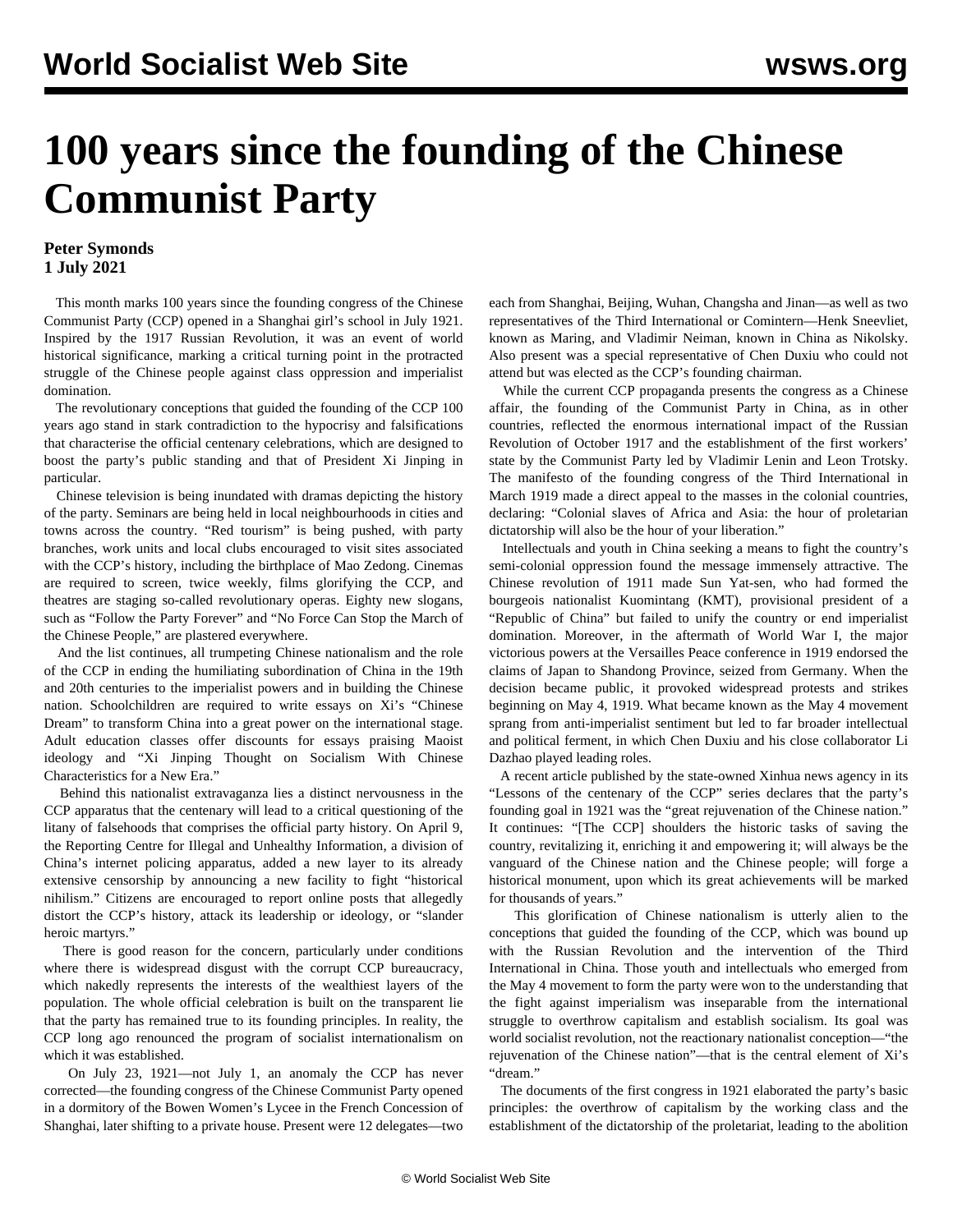of classes, an end to the private ownership of the means of production, and unity with the Third International.

 Any objective examination of the CCP today exposes the claim that it continues to fight for these goals. The CCP is not a party of the proletariat but of the bureaucratic apparatus that rules China. Even according to its own official figures, workers make up only 7 percent of party membership, which is overwhelmingly dominated by state functionaries and includes some of China's wealthiest billionaires. The state-run trade unions police the working class and suppress any opposition by workers to their oppressive conditions.

 The claim that China, with its huge private corporations, stock markets and wealthy multi-billionaires, where private profit and the market dominate every aspect of life, represents "socialism with Chinese characteristics," is farcical. Xi's "dream" of a powerful Chinese nation has nothing to do with socialism or communism. It represents the ambitions of the super-rich oligarchs and wealthy elites that emerged with the restoration of capitalism in China under Deng Xiaoping from 1978 onward.

 In the present policy of the Chinese government, there is not a trace of the internationalism that animated the founding of the CCP in 1921. The aim of the CCP today is not the overthrow of imperialism but for a prominent place in the world capitalist order. It does not advocate or support socialist revolution anywhere in the world, including above all in China, where it uses its huge police-state apparatus to suppress any, even limited, opposition.

 The critical question facing workers, youth and intellectuals in China today wanting to fight for genuine socialism is what perspective will guide this struggle. To answer this question requires coming to grips with how and why the CCP was transformed from a revolutionary party fighting to overthrow capitalism into its diametrical opposite.

 Three key turning points stand out in the party's lengthy and complex history.

## **The Second Chinese Revolution (1925–27)**

 The first is the Second Chinese Revolution of 1925–27 and its tragic defeat. The chief political responsibility for the crushing of this vast revolutionary movement lay with the emerging bureaucracy in Moscow under Stalin, which, under conditions of the defeat of revolutions in Europe and the continuing isolation of the workers' state, abandoned the socialist internationalism that underpinned the Russian Revolution and advanced the reactionary perspective of "Socialism in One Country."

 In doing so, the Stalinist apparatus transformed the Third International from the means for advancing world socialist revolution into an instrument of Soviet foreign policy in which the working class in country after country was subordinated to opportunist alliances with so-called left parties and organisations.

 The impact on the young and inexperienced Chinese Communist Party was immediate. In 1923, the Comintern insisted, against the opposition of CCP leaders, that the party dissolve itself and individually enter the bourgeois KMT, claiming that it represented "the only serious national revolutionary group in China."

 This instruction negated the entire experience of the Russian Revolution, which was carried out in irreconcilable opposition to the "liberal bourgeoisie." It was a reversion to the two-stage theory of the Mensheviks who maintained that in the struggle against the Czarist autocracy in Russia the working class could only assist the liberal Cadets in establishing a bourgeois republic, putting off the fight for socialism—the second stage—to the indefinite future.

 When the issue was discussed in the Politburo of the Communist Party of the Soviet Union in early 1923, Leon Trotsky was the only member to oppose and vote against entry into the KMT. Lenin had been incapacitated by a series of strokes—the first in May 1922. In his "Draft Theses on the National and Colonial Questions" written in 1920, Lenin had insisted that the proletariat, while supporting anti-imperialist movements, had to maintain its political independence from all factions of the national bourgeoisie.

 In his Theory of Permanent Revolution, which guided the Russian Revolution, Trotsky demonstrated the organic incapacity of the national bourgeoisie to carry out basic democratic tasks, which could therefore be achieved only by the proletariat, as part of the struggle for socialism. He formed the Left Opposition later in 1923 to defend the principles of socialist internationalism against their renunciation by the Stalinist bureaucracy.

 The subordination of the CCP, and thus the Chinese working class, to the KMT was to have devastating consequences for the mass revolutionary movement of strikes and protests that erupted in 1925, triggered by the shooting of protestors in Shanghai by British municipal police on May 30. Despite the imposition of increasingly stringent restrictions on the political activities of CCP members inside the KMT—now led by Chiang Kai-shek—Stalin opposed any break from the KMT and continued to paint this bourgeois party in bright "revolutionary" colours.

 In 1927, Trotsky exposed the falsity of Stalin's claim that the struggle against imperialism would compel the Chinese bourgeoisie to play a revolutionary role, explaining:

 The revolutionary struggle against imperialism does not weaken, but rather strengthens the political differentiation of the classes… To really arouse the workers and peasants against imperialism is possible only by connecting their basic and most profound life interests with the cause of the country's liberation… But everything that brings the oppressed and exploited masses of the toilers to their feet inevitably pushes the national bourgeoisie into an open bloc with the imperialists. The class struggle between the bourgeoisie and the masses of workers and peasants is not weakened, but, on the contrary, is sharpened by imperialist oppression, to the point of bloody civil war at every serious conflict.

 This warning was tragically confirmed. By subordinating the CCP to the KMT, Stalin became the gravedigger of the revolution, facilitating the April 1927 massacre of thousands of workers and CCP members in Shanghai by Chiang Kai-shek and his armies and the subsequent slaughter of workers and peasants by the so-called left Kuomintang in May 1927. Stalin then did an abrupt about-face and, amid the waning revolutionary tide, flung the battered Chinese Communist Party into a series of disastrous adventures.

 These catastrophic defeats, which were to have such a far-reaching impact on the history of the 20th century, effectively marked the end of the CCP as a mass party of the Chinese working class.

 Far from drawing the necessary political lessons from this tragic experience, Stalin insisted that his policies had been correct and made CCP leader Chen Duxiu the scapegoat for the defeats. Chen and other prominent CCP leaders, seeking answers to the questions posed by the Second Chinese Revolution, were drawn to Trotsky's writings and formed the Chinese Left Opposition and then a section of the Fourth International, which was established by Trotsky in 1938 in opposition to the monstrous betrayals of Stalinism in China and internationally.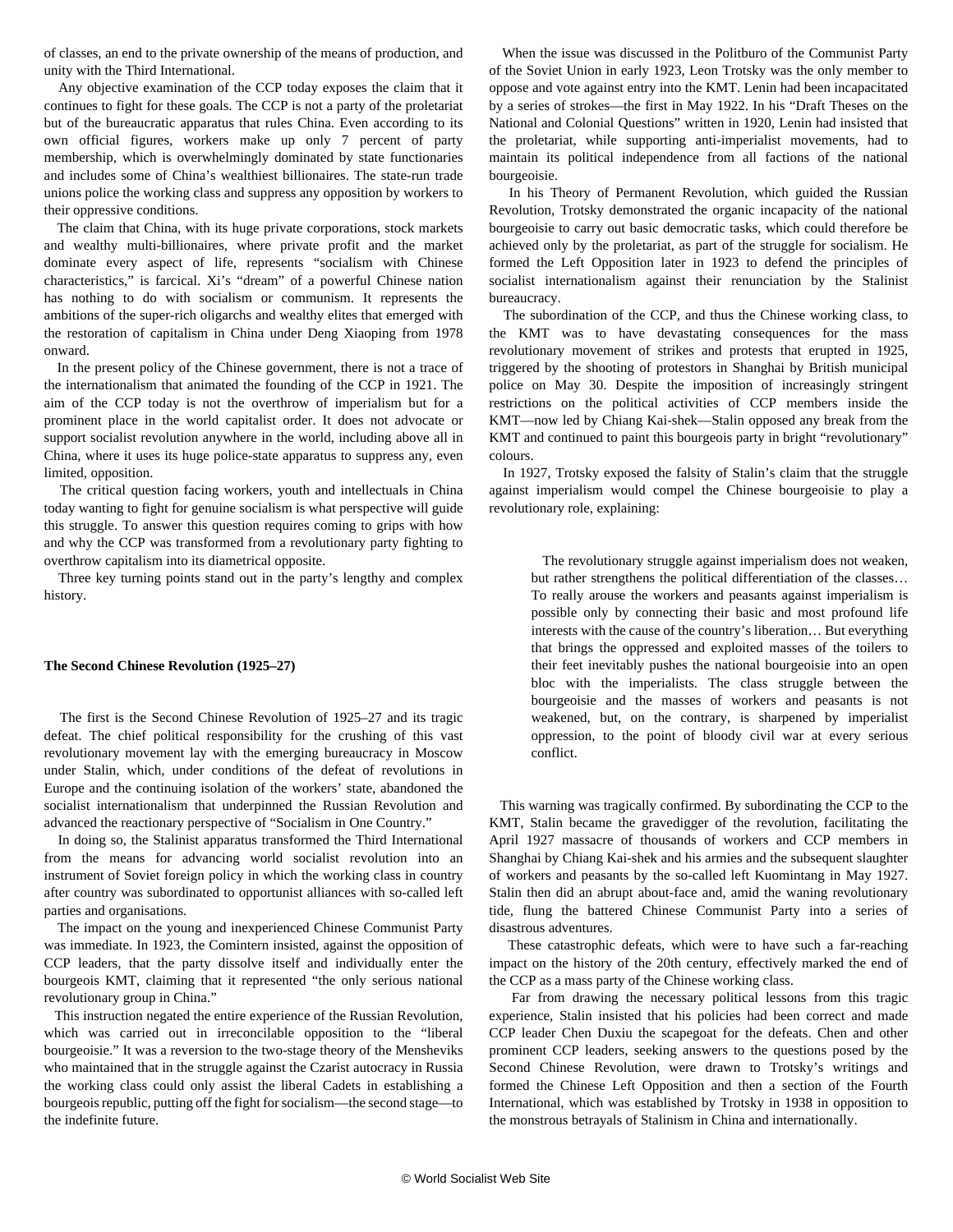Those that remained in the CCP defended Stalin and his crimes to the hilt, including the Menshevik two-stage theory, and retreated to the countryside. Mao Zedong, who was to eventually assume unchallenged CCP leadership in 1935, drew the anti-Marxist conclusion from the defeats of the 1920s that it was the peasantry, not the proletariat, that was the principal force in the Chinese revolution.

#### **The Third Chinese Revolution of 1949**

 This was to have far-reaching consequences for the Third Chinese Revolution of 1949—the second major turning point in the CCP's history.

 While Trotsky was keenly aware of the immense revolutionarydemocratic significance of the struggles of the peasantry in China and of the necessity of the working class winning the support of the peasant masses, he delivered an acutely prescient warning over the implications of the attempt to substitute the peasantry for the proletariat as the social foundation of the revolutionary socialist movement.

 In a 1932 letter to Chinese supporters of the Left Opposition, Trotsky wrote:

 The peasant movement is a mighty revolutionary factor insofar as it is directed against the large landowners, militarists, feudalists, and usurers. But in the peasant movement itself are very powerful proprietary and reactionary tendencies, and at a certain stage it can become hostile to the workers and sustain that hostility already equipped with arms. He who forgets about the dual nature of the peasantry is not a Marxist. The advanced workers must be taught to distinguish from among 'communist' labels and banners the actual social processes.

 The peasant armies led by Mao, Trotsky warned, could be transformed into an open enemy of the proletariat, inciting the peasantry against the workers and their Marxist vanguard represented by the Chinese Trotskyists.

 The defeat of the KMT, the CCP's seizure of power and its proclamation of the People's Republic of China in October 1949 was the outcome of a momentous revolutionary upheaval in the world's most populous nation. It was part of the revolutionary movements and anticolonial struggles that erupted around the world in the aftermath of World War II, reflecting the determination of working people to put an end to the capitalist system that had produced two world wars and the Great Depression.

 As a result of the CCP's political domination, the Chinese Revolution was a contradictory phenomenon that is poorly understood. Following the line dictated by Stalin that resulted in defeats of the post-war revolutionary movements in Europe in particular, Mao and the CCP maintained the opportunist alliance with the KMT, forged in 1937 against the Japanese invasion of China, and attempted to form a coalition government. Only when Chiang Kai-shek and the KMT launched military action against the CCP did Mao finally call for its overthrow in October 1947 and for the building of a "New China."

 The rapid collapse of the KMT regime over the subsequent two years testified to its internal rot and the bankruptcy of Chinese capitalism, which spawned widespread opposition, including a wave of strikes in the working class. The CCP, however, made no orientation to the working class and insisted that it passively wait for the entry of Mao's peasantbased armies into the cities. Following the Menshevik-Stalinist two-stage

theory, Mao's perspective of a "New China" was for a bourgeois republic in which the CCP would maintain capitalist property relations and alliances with remnants of the Chinese capitalist class, which for the most part had fled with the KMT to Taiwan.

 Mao's program led to the deformation of the revolution. To maintain capitalist property relations meant the bureaucratic suppression of workers' demands and struggles. The Stalinist state apparatus that emerged out of the leadership of the peasant armies, and rested on them, was profoundly hostile to the working class. Workers were recruited to the CCP not to provide the working class with a political voice but to tighten its control over the working class.

 Mao had claimed that the revolution's supposed "democratic" stage would last many years. However, in less than a year the CCP faced the threat of military attack by US imperialism, which launched the Korean War in 1950. As the war proceeded and China was compelled to intervene, it faced internal sabotage from layers of the capitalist class that regarded the US-led armies in Korea as their potential liberators. Confronting a possible US invasion, the Maoist regime was compelled to rapidly make inroads into private enterprise and to institute bureaucratic Soviet-style economic planning.

 At the same time, fearing a movement of the working class, the Maoist regime cracked down on the Chinese Trotskyists, arresting hundreds of members, their families and supporters in nationwide dragnets on December 22, 1952 and January 8, 1953. Many of the most prominent Trotskyists remained imprisoned without charge for decades.

 In a 1955 resolution, the American Trotskyists of the Socialist Workers Party [1] characterised China as a deformed workers' state. The nationalisation of industry and the banks, along with bureaucratic economic planning, had laid the foundations for a workers' state, but it was deformed from birth by Stalinism. The Fourth International unconditionally defended the nationalised property relations established in China. At the same time, however, it recognised the bureaucratically deformed origins of the Maoist regime as its dominant feature, making its overthrow through political revolution the only way forward for the construction of socialism in China, as an integral part of the struggle for socialism internationally.

 The 1949 Chinese revolution is justifiably regarded by Chinese workers and youth as an enormous advance. It ended direct imperialist domination and exploitation, and, in response to social aspirations of the revolutionary movement of workers and peasants, the CCP was compelled to eliminate much of what was socially and culturally backward in Chinese society, including polygamy, child betrothal, foot binding and concubinage. Illiteracy was largely abolished, and life expectancy increased significantly.

 Nevertheless, the CCP's Stalinist perspective of "Socialism in One Country" led in a very short space of time to an economic dead-end and China's international isolation after the Sino-Soviet split of 1961–63. Within the framework of national autarchy, the Maoist leadership was incapable of finding a solution to the problems of China and its development.

 The result was a series of bitter and destructive internal factional disputes as the CCP thrashed around for a way out of its dilemmas. This led to one disaster after another that was bound up with the party's nationalist perspective and Mao's attempts to overcome the problems of China's development by means of subjective and pragmatic manoeuvres.

 These included Mao's catastrophic "Great Leap Forward," which produced mass famine, and the Great Proletarian Cultural Revolution, which was neither great, proletarian nor revolutionary. Mao's attempt to mobilise students, elements of the lumpen proletariat and peasants into the Red Guards as a means of settling accounts with his rivals proved an unmitigated disaster. It was brought to an end with the use of the army to suppress workers who went on strike.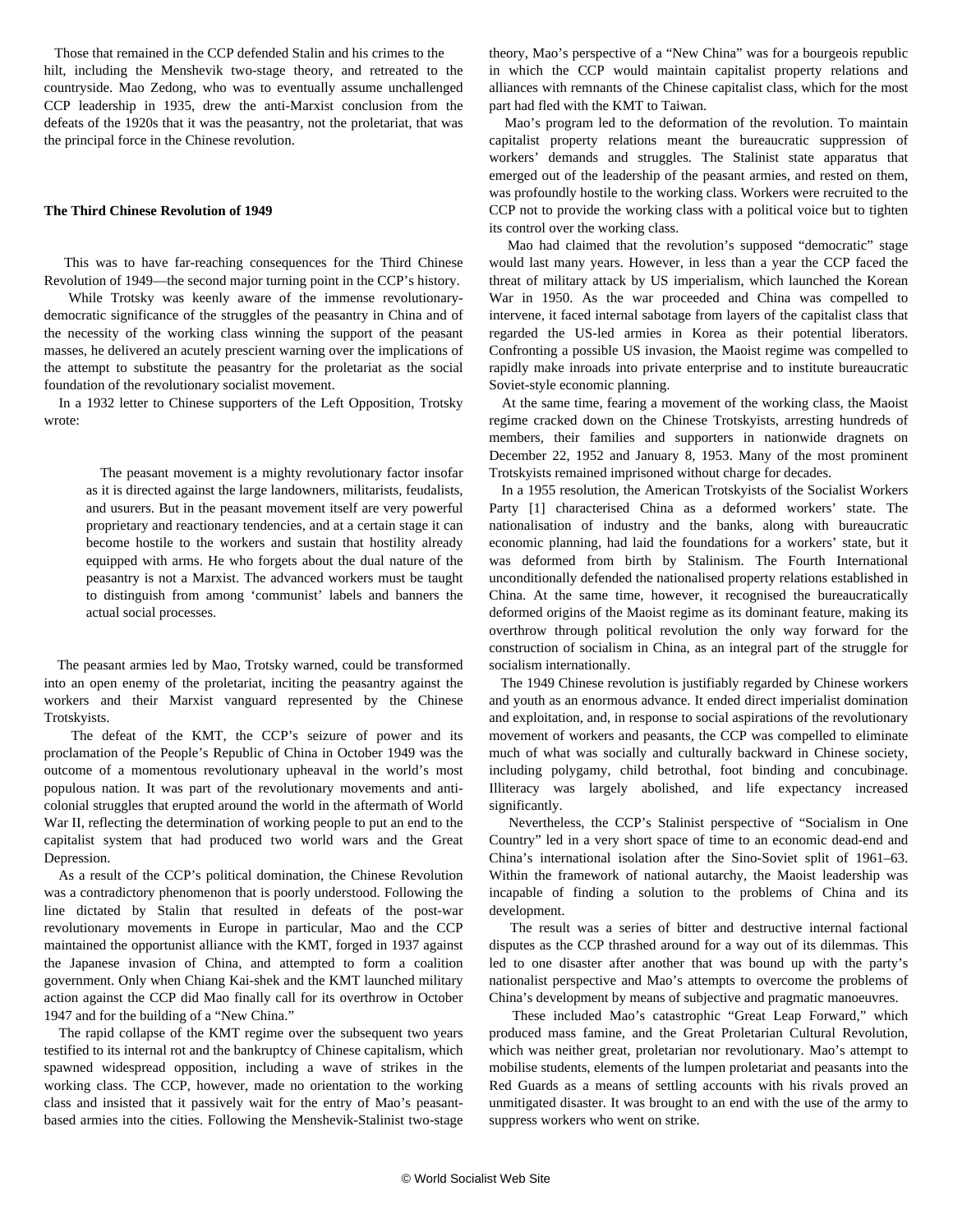### **The turn to capitalist restoration in the 1970s**

 Chinese workers must draw a sharp distinction between the necessary and justified revolution of 1949 and the reactionary character of the Cultural Revolution, whose turmoil only set the stage for the third major historic turning point—capitalist restoration and the systematic dismantling of the gains of the 1949 Chinese Revolution.

 Various neo-Maoist tendencies falsely seek to portray Mao as a genuine socialist and Marxist revolutionary, whose ideas were betrayed by others, particularly Deng Xiaoping, who introduced initial pro-market reforms in 1978.

 In reality, it was Mao himself who opened the road to capitalist restoration. Facing mounting economic and social problems and the threat of war with the Soviet Union, Beijing forged an anti-Soviet alliance with US imperialism that laid the basis for China's integration into global capitalism. Mao's rapprochement with US President Richard Nixon in 1972 was the essential pre-condition for foreign investment and increased trade with the West. In foreign policy, the Maoist regime lined up with some of the most reactionary US-based dictatorships, including those of General Augusto Pinochet in Chile and the Shah in Iran.

 Without the relations with the US providing access to foreign capital and markets, Deng would have been unable to launch his sweeping "reform and opening" agenda in 1978 that included special economic zones for foreign investors, private enterprise instead of communes in the countryside, and the replacement of economic planning with the market. The result was a vast expansion of private enterprise, especially in the countryside, the rapid rise of social inequality, looting and corruption by party bureaucrats, growing joblessness, and soaring inflation that led to the national wave of protests and strikes in 1989. Deng's brutal suppression of the protests, not only in Tiananmen Square but in cities throughout China, opened the door for a flood of foreign investors, who understood that the CCP could be relied on to police the working class.

 The reactionary role of Maoism finds its sharpest expression in the horrific consequences internationally of its Stalinist ideology of "Socialism in One Country" and "bloc of four classes," subordinating the working class to the national bourgeoisie. In Indonesia, these politics left the working class politically disarmed in the face of a military coup that led to the extermination of an estimated one million workers. Maoism has led to similar defeats and betrayals in South Asia, the Philippines and Latin America.

 Xi and other Chinese leaders boast of the economic achievements of what is absurdly called "Socialism with Chinese characteristics."

 That they are compelled to still speak of socialism and even proclaim that their capitalist policies are guided by Marxism is testament to the enduring identification of the Chinese masses with gains of the 1949 revolution. China's staggering economic development over the past three decades reflect in a contradictory way the impact of the Chinese revolution. It would not have been possible without the far-reaching social reforms introduced by that revolution.

 To understand the significance of the Chinese revolution, one only has to ask the question: Why has such development not taken place in India? The contrast between the two countries has found sharp expression in the COVID-19 pandemic, which was contained by China early on, even as it spreads uncontrollably in India, pushing its death toll past the 400,000 mark.

 China's undeniable economic development has vastly expanded the ranks of the working class, while boosting the social conditions of significant segments of the working population.

 This development notwithstanding, China today faces all the contradictions and consequences of the turn to capitalism that cannot be resolved within the framework of either Maoism or the current policies of the ruling CCP.

 China faces a terrible price for its integration into the world capitalist economy and the massive influx of foreign capital and technology to exploit cheap Chinese labour. Economic growth has only exacerbated the contradictions of Chinese capitalism, generating immense social tensions and fuelling a profound political crisis.

 While China's per capita GDP has risen, it is still well behind many other nations and is ranked only 78 in the world. This year, as the centenary celebrations loomed, Xi boasted that China had abolished "absolute poverty," but the statistics, based on a very austere measure, are highly questionable and poverty remains widespread. Moreover, the gulf between rich and poor is higher than ever, with the staggering wealth of China's multi-billionaires continuing to grow amid the COVID-19 pandemic that has heavily impacted on the broader population.

 In the final analysis, the historical questions that motivated the Chinese revolution—independence from imperialism, national unification and breaking the grip of the comprador capitalists—remain unresolved.

 Indeed, they are posed today in an even more acute form, with China's capitalist economy dependent upon a global capitalist market and facing military encirclement by imperialism, led by the United States. Taiwan, which is developing as an increasingly hostile national state, has emerged as the flashpoint for a potential global war. The entire perspective advanced by Maoism of independent national development is thoroughly exhausted.

 Within China itself, the CCP promotes nationalism based on the Han majority. While imperialism's reactionary propaganda about a Uyghur "genocide" is deserving of contempt, the CCP's appeal to nationalist sentiments plays no progressive role whatsoever in what is a vast, multilingual and multi-ethnic society.

 In all its contradictions and complexity, China's history has confirmed the thesis of Trotsky's Theory of Permanent Revolution that in countries with a belated capitalist development, subjected to imperialist oppression, the basic democratic and national tasks can be accomplished only by means of a socialist revolution, led by the working class and supported by the peasantry, as part of the fight for world socialism.

 This path of world socialist revolution is anathema to the CCP and the capitalist layers it represents.

 The CCP has no solution to the sharpening social tensions and growing signs of opposition other than the repressive methods of Stalinism—blanket censorship, arbitrary arrests and the violent crushing of protests and strikes. The CCP itself is riven with corruption and factional feuding that threaten to tear it apart. Xi has emerged as a Bonapartist figure, balancing between rival factions that rely on him to hold the party together. The glorification of Xi, who is routinely referred to as the "centre" and hailed as second only to Mao, does not stem from personal political strength, but rather reflects the deep crisis wracking the party.

 All this is compounded by US imperialism's increasingly aggressive confrontation with China over the past decade, initiated by President Obama and accelerated under Trump and now Biden. Having helped fuel China's decades of economic growth, all factions of the American ruling class now regard China as the chief threat to US global hegemony and are preparing to use all methods, including war, to subordinate China to the "international rules-based system"—that is, the post-World War II order established by Washington.

 The CCP's perspective of "peaceful coexistence" with imperialism and China's peaceful rise to assume its place within the world capitalist order is in tatters. Biden, backed by both Democrats and Republicans, is marshalling US allies and pouring hundreds of billions of dollars into arming for war against China. At the same time, Washington is seeking to